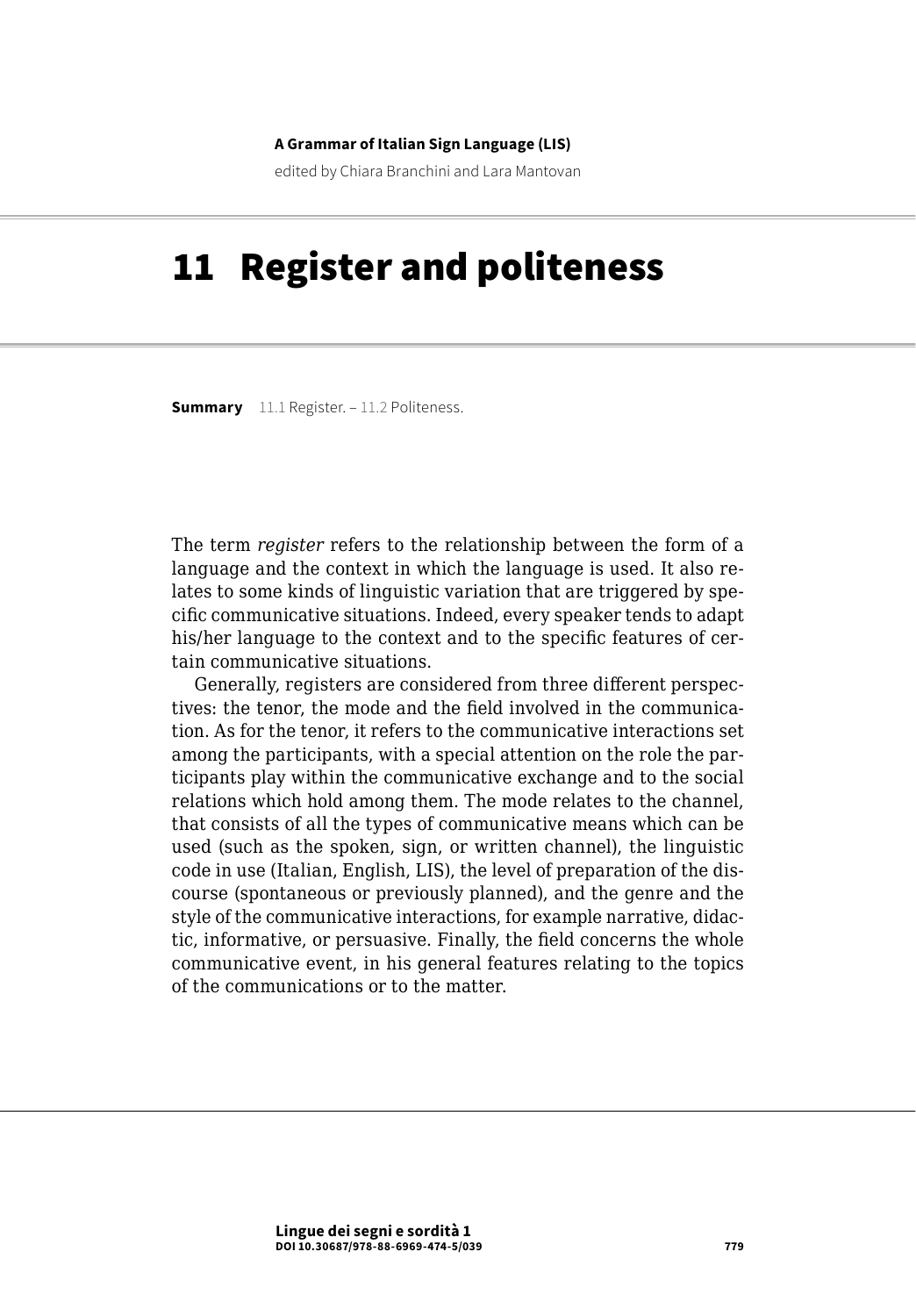<span id="page-1-0"></span>Politeness is the way in which people try to show their awareness in protecting the public self-imagine of the other people they are communicating with. It consists of a range of social skills which facilitate the self-perception of the participants among the different social interactions. It is also related to the concept of face, namely to the concept of public self-imagine that everyone would like to protect across the communicative exchange with other people.

### **11.1 Register**

Sign languages are languages which present a smaller spectrum of registers in comparison to spoken languages. This is primary due to the lack of a written form, which typically triggers standardisation processes. Indeed, sign languages still display a high level of heterogeneity and linguistic variation.

However, different communicative situations may trigger in signers a certain amount of linguistic variation within the discourse event. Such variation is detected at multiple levels of sign languages, i.e. at the phonological, lexical, morphological, and syntactical level.

At the phonological level, variation may concern the difference in the use of the signing space, the duration of signs, and the frequency of phonological assimilation. From the lexical and morphological perspective, modifications involve the amount of iconicity and the nonmanual marking used within the conversation. Syntactically, specific contexts may affect the amount of topicalisation and the different use of classifiers and discourse particles.

Linguistic variation in LIS can be clearly observed when comparing formal and informal contexts. An example of formal discourse is one produced by a signer giving a talk in front of a large audience at an important meeting. On the other hand, an example of informal discourse is a conversation between friends at a coffee house. These two types of contexts are likely to differ with respect to several aspects.

Prosodically, formal environments usually trigger a reduction of the signing space, and the absence of emphasis or prominence in the use of non-manual markers, especially in the use of facial expressions. Conversely, in an informal context, signs tend to be realised in a larger signing space. This difference in movement amplitude can be observed in the screenshots below, showing the realisation of the sign come back in a formal (a) and informal (b) setting.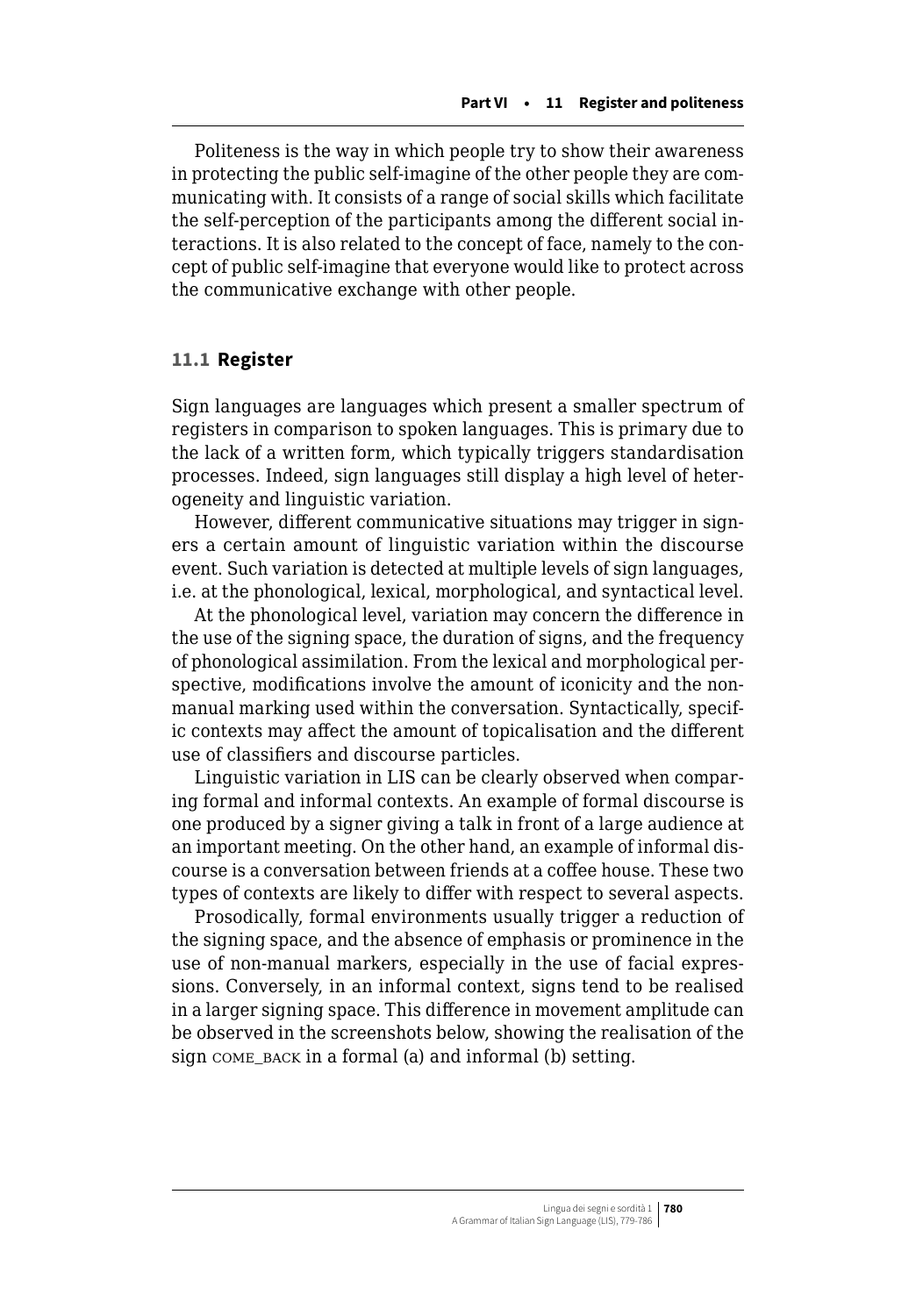

a. COME\_BACK (formal)



b. come\_back (formal)

This verb is produced with a different amplitude in the two contexts: in (a) the use of the signing space is visibly smaller than in (b).

Another difference that can be observed is the use of non-manuals. In formal signing, the torso is mostly straight and moves little, while in informal signing the body posture is more dynamic. Also, in informal discourse facial expressions tend to be more emphasised, similarly to what happen in spoken languages with intonation contours.

Lexically, formal discourse may include less frequent signs and technical terminology. For example, signers may produce specialised terms. In the example below, the technical term RESEARCH^WRITTEN\_ TEXT is produced accompanied by the mouthing of the equivalent Italian word ('perizia').

'perizia' IX<sub>1</sub>TASK FOCUS RESEARCH<sup>^</sup>WRITTEN\_TEXT 'My task is to focus on the (judicial) examination.'

To convey specific Italian terms or acronyms, fingerspelling is typically used.

IX<sub>1</sub> WORK WHERE UNIVERSITY CA\_FOSCARI INSIDE. IX<sub>1</sub> ROLE WHICH C-E-L<br>MEANING COLLABORATE EXPERT LINGUISTICS COLLABORATE EXPERT LINGUISTICS 'I work at Ca' Foscari university. I am a CEL, namely a Language Collaborator and Expert.'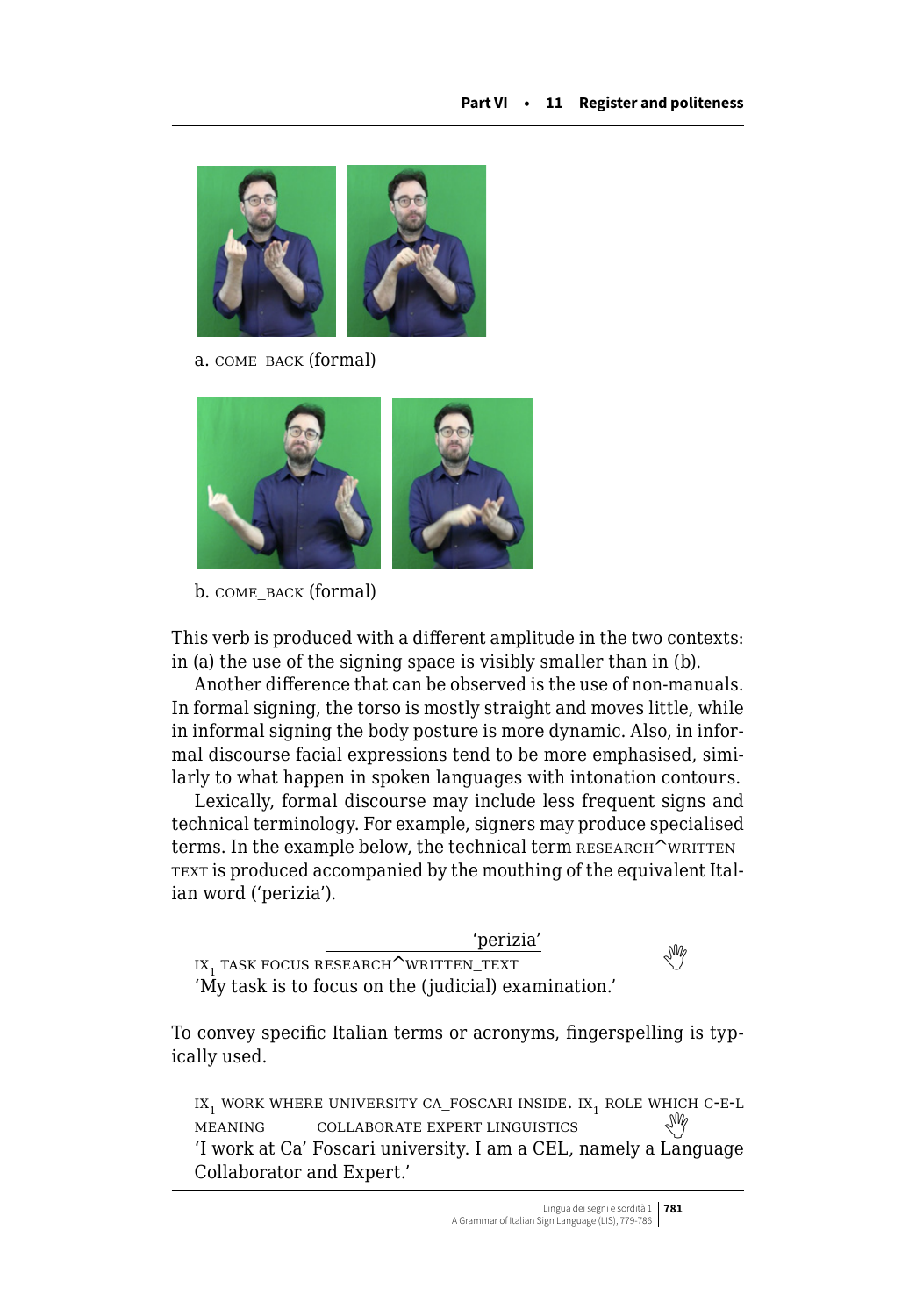By contrast, daily and more common signs are used in informal discourse. For example, in such context, signs like FUSSY (a) and BETTER avoid (b) may be used.

```
 PE IX(unspread 5)<sub>3</sub> FUSSY++ PALM_UP
'She is so fussy.'
```


 $b.$ IX<sub>1</sub> sign  $_2$ look\_at<sub>1</sub> better\_avoid 'I'd better avoid signing if s/he is looking at me.'

At the beginning of informal exchanges, signers frequently attract the addressee's attention by waving the hand(s).



**Figure 1** Attention-getter signal

From a morphological perspective, formal discourse is characterised by a lower degree of iconicity and less marked non-manuals, while in informal discourse iconicity is more extensively used and non-manual strategies are frequently involved in morphological processes.

Syntactically, it is possible to notice the accuracy in organising the information. The sentences are clearly structured, using a major amount of linguistic connective items, such as the signs reason, then, or consequence. Repetition is preferred, avoiding a large amount of inference or ellipsis in the discourse, in order to convey the message unambiguously. As shown above in the sequence of signs  $IX<sub>1</sub>$  work where university ca\_foscari inside, formal discourse frequently involved question-answer pairs. On the contrary, in informal discourse it is possible to observe a larger use of role shift, which allows the signer to take the perspective of a salient referent. Topicalisation and syntactic emphatic strategies, such as focus, are also more common in informal situations.

Another type of register, generally developed by a sub-group of people who want to increase their identity and cohesion, is slang. Young people are very likely to develop their own slang in order to: i) reinforce the sense of belonging to their group or ii) create an alternative communicative system which makes their conversation se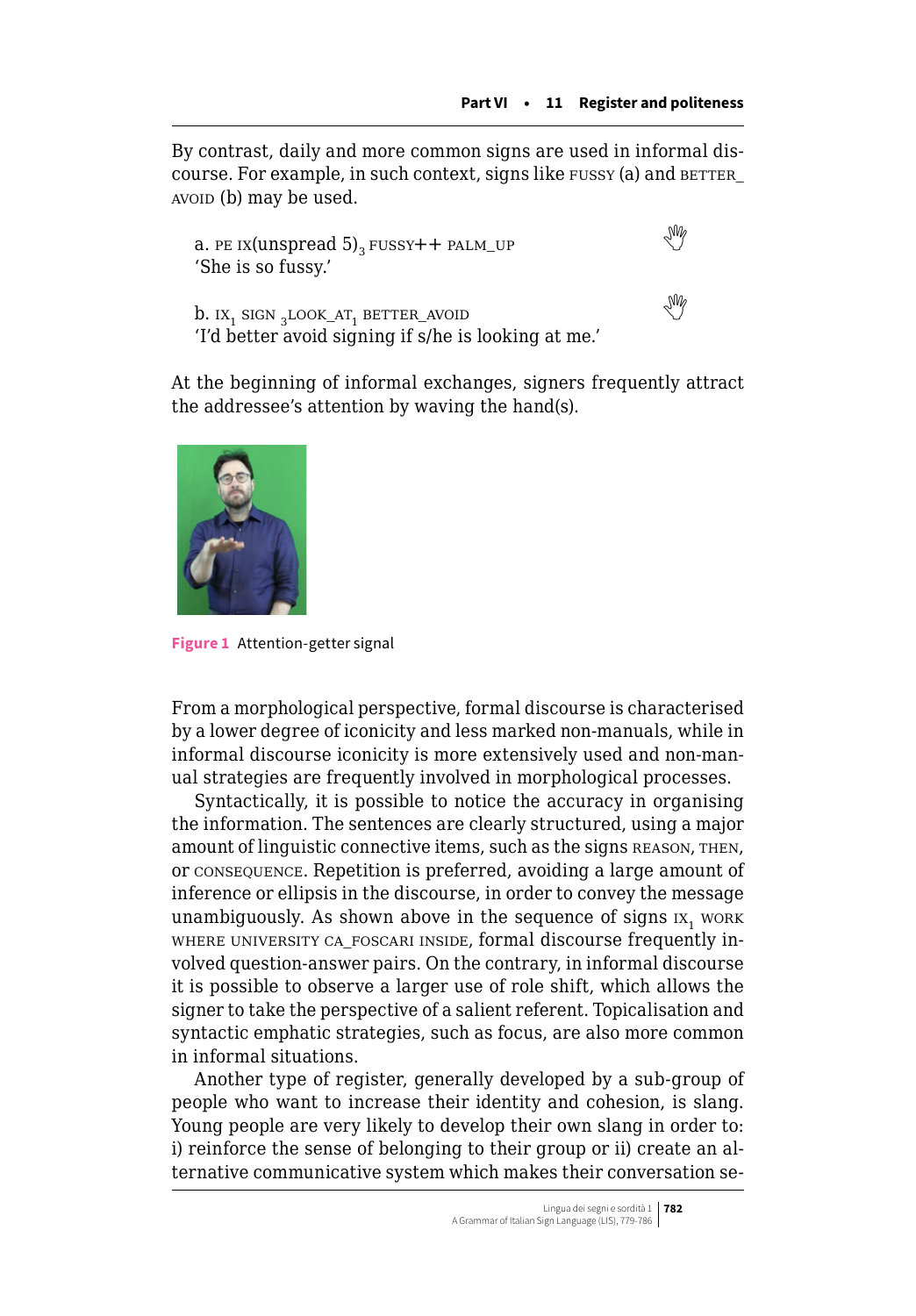cret and unintelligible to the comprehension of adults. The main productive topics in terms used by Italian young people's slang revolve around school, music, sexual sphere, drugs, politics, sport, appreciations or insults and peer group phenomena. Similarly, in LIS, these fields are particularly full of slang words created through specific linguistic processes, as for example: metaphors, metonymies, synecdoches, neologisms, play on sign modification, hyperboles, iconicity or specific uses of classifiers.

An example of a slang sign based on metaphors is the sign sal-AD, displayed in the example below, which refers to the marijuana. The comparison is based on the fact that both of them are green and look like grass.

salad  'Marijuana' (based on Fedeli 2015, 86)

Another type of linguistic strategy used for creating slang is based on metonymic processes, namely on that mechanism which replaces a name of the referred entity with the name of something else that is closely bound to it. For example, indicating the cause in place of the effect, or the container in place of the content. In LIS, an example of this type of metonymy-based sign is temperature which refers to the sexual excitement condition and may be explained as the result of the body response when someone is in this particular state. The sign for **TEMPERATURE** is shown below.

temperaturethat the contract of the contract of the contract of the contract of the contract of the contract of  $\mathbb{W}$ 'Sexual excitement' (based on Fedeli 2015, 92)

Another type, among others, of linguistic tool involved in the generation of new slang signs is the hyperbole. It is generally used with the intention of exaggerating or emphasizing a concept. A slang sign which uses this strategy is essay. It is signed by young signers as a critique when someone is talking too much. The sign is provided below.

essaywhere  $\mathbb{R}^N$ 'Long-windedness' (based on Fedeli 2015, 94)

Other strategies may be the completely new creation of a sign, therefore a neologism, or the modification of an existing sign in order to create a humoristic effect or to mask some secret meaning. An example of neologism is the sign not realise below, which aims at insulting people considered clumsy. It is signed with particular nonmanual components: body leaning forward, semi-closed eyes and protruding tongue.

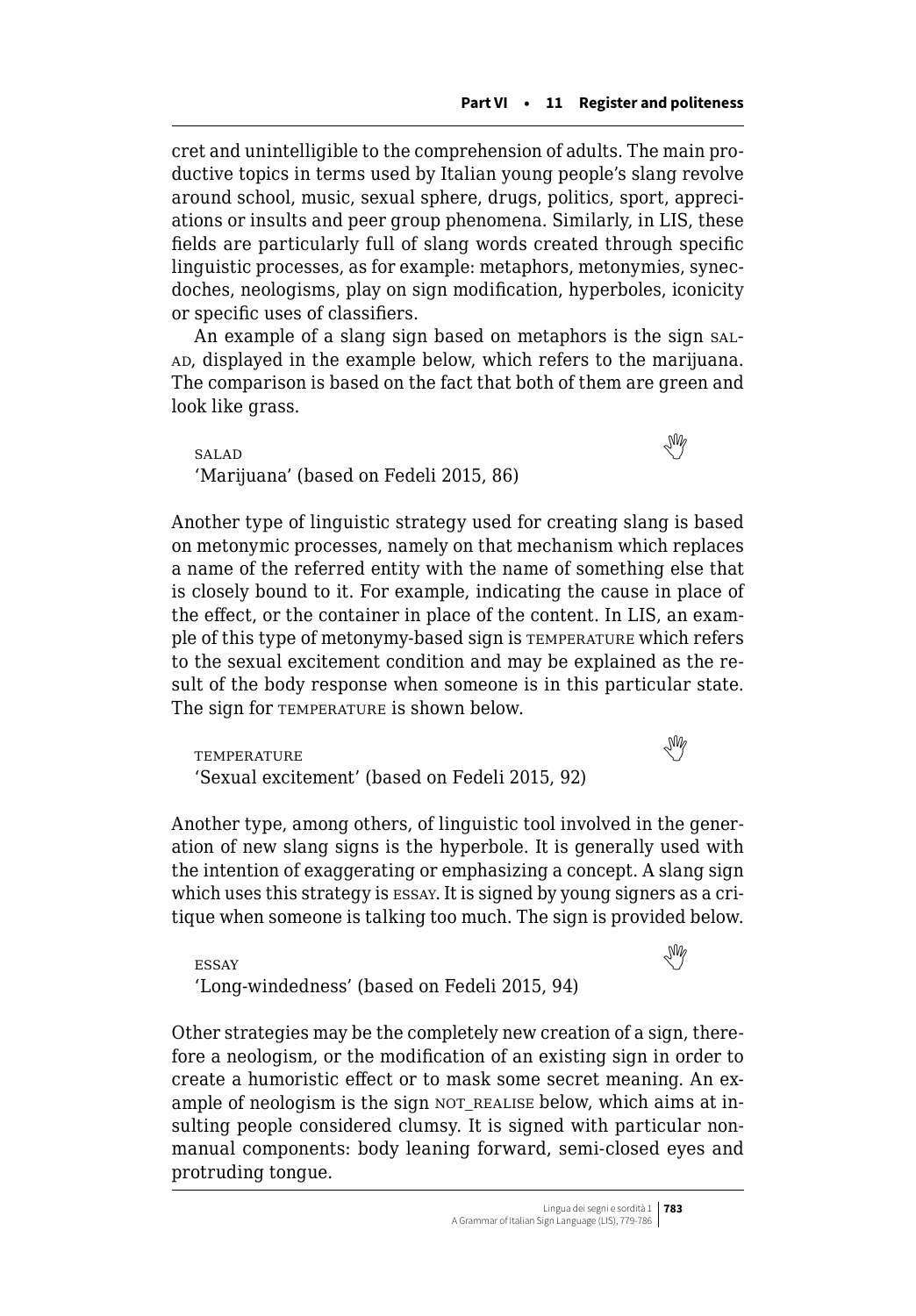<span id="page-5-0"></span>not\_realise  '(To) not realise/notice something' (based on Fedeli 2015, 97)

An example of a modified sign is  $H$ UMBLE. The citation form is realised with a backward movement, as shown below.

HUMBLEWE ARRAIGNED TO A THE CONTROL OF THE CONTROL OF THE CONTROL OF THE CONTROL OF THE CONTROL OF THE CONTROL OF THE CONTROL OF THE CONTROL OF THE CONTROL OF THE CONTROL OF THE CONTROL OF THE CONTROL OF THE CONTROL OF TH

In the slang used by young signers, this sign can be slightly modified to convey the signer's disagreement about the assumed humble attitude of a person. Specifically, the modified version of the sign is realised with a forward movement.

 $\text{HUMBLE}_{\text{ffurward}}$ 'Not humble' (based on Fedeli 2015, 101-102)

Also, classifiers may be used in order to generate new slangs. The example below displays a classifier indicating the legs of a woman to convey the meaning 'sex'.

CL(curved open G): 'spread\_legs'  'Sex' (based on Fedeli 2015, 104)

### **11.2 Politeness**

The concept of politeness and impoliteness changes cross-culturally and differs from language to language and from country to country. Interestingly, LIS makes a different use of para-linguistic strategies, as for example the personal and body contact with respect to spoken Italian. Indeed, due to the visual-gestural channel, in LIS the proxemics is reduced for linguistic and functional reasons. Proxemics refers to those implicit rules in a communicative exchange that establish the physical distance to be kept among participants in order not to be impolite. The physical contact is part of this proxemics sphere and the parameters in which it is allowed in a communication may change geographically and culturally. In spoken Italian, the vocalauditory channel contributes in creating a barrier between interlocutors, and restricts the use of physical contact to more confident relationships, for example in a familiar environment or with friends. Physical contact in spoken formal conversations would be considered as rude or inappropriate. By contrast, in LIS, having a manual or physical contact during the signed conversation is not considered rude or impolite, but functional to some linguistic needs. For exam-

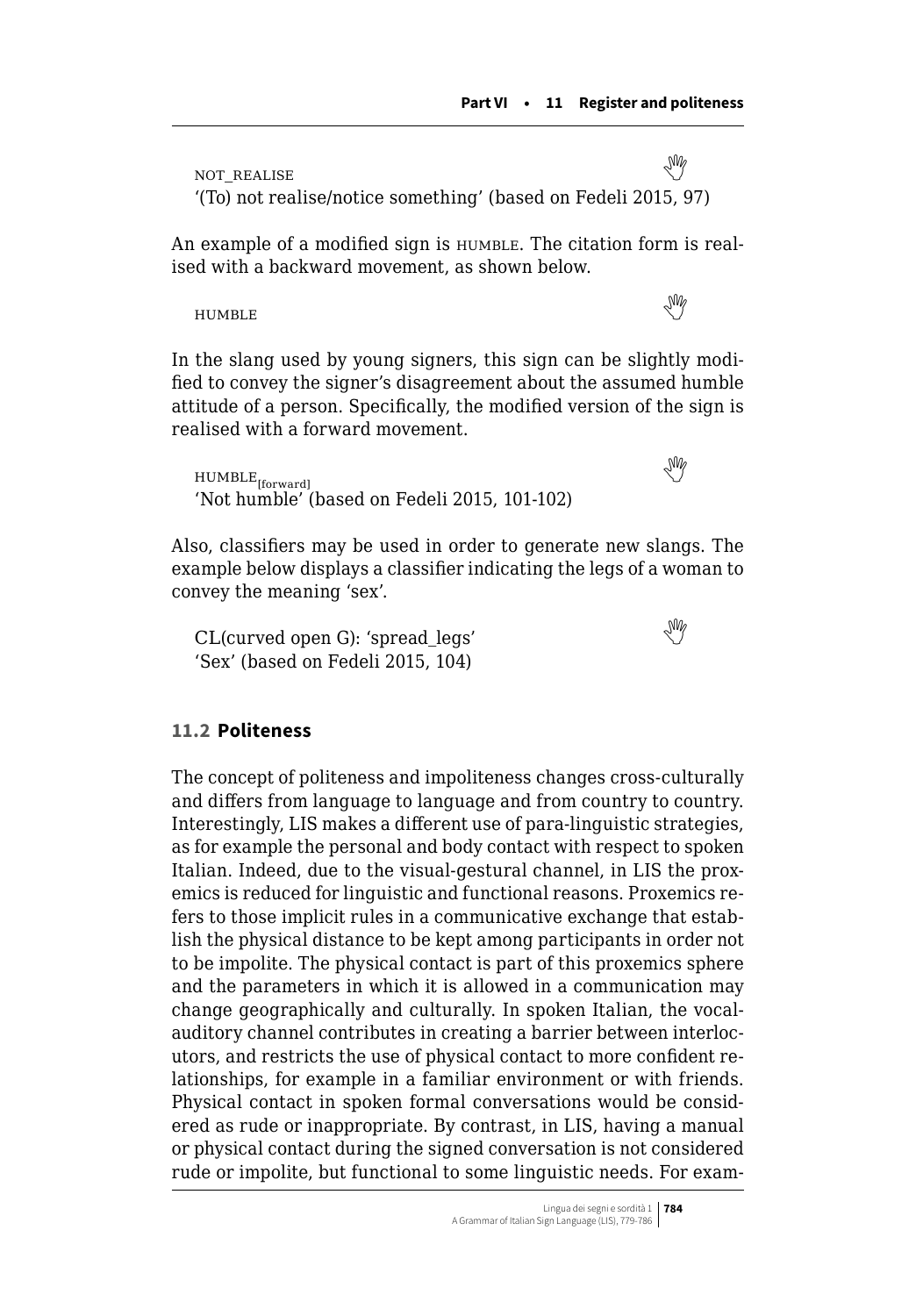ple, in a group conversation, if a signer needs to focus the attention of a certain participant who gives the shoulders to him, it is completely acceptable to call him by touching his/her shoulder.

However, depending on the use of the body, it is also possible to act impolitely, for example, to turn one's back in front of someone who is signing is considered a clear signal of communicative disregard.

In situations where the communicative exchange starts to become tense, in order to mitigate an unpolite behaviour, some signs may be used by the participants at the conversation who want to keep a peaceful atmosphere, as for example the sign  $H$  HOLD ON (a) or QUIET (b).

a. $HOLD\_ON$ 'Wait a moment'  $\mathbf{b}$ .quiet  $\mathbb{W}$ 'Be quiet'

Some linguistic strategies referring to polite manners may also be conveyed through the use of non-manual markers, which may correspond to specific vocal uses and intonations in spoken languages. LIS disposes of a particular protrusion of the lips in order to emphasize a major politeness in the request, as displayed in the example below.

y/n  $\overline{IX_{1,1}$ ASK<sub>2</sub>CAN IX<sub>1</sub> 'May I ask a question?'

A similar use is also shown in the example below.

y/n  $\frac{y}{11}$ intervene can  $11$ <sub>1</sub> 'May I interject?'

#### **Information on Data and Consultants**

The descriptions in these sections are based on the references below and on acceptability judgments. For information on data and consultants see the references. The video clips and images exemplifying the linguistic data have been produced by a LIS native signer coming from the northern part of Italy and involved in the SIGN-HUB Project. Data have been collected by the author.

#### **Authorship Information**

Chiara Calderone